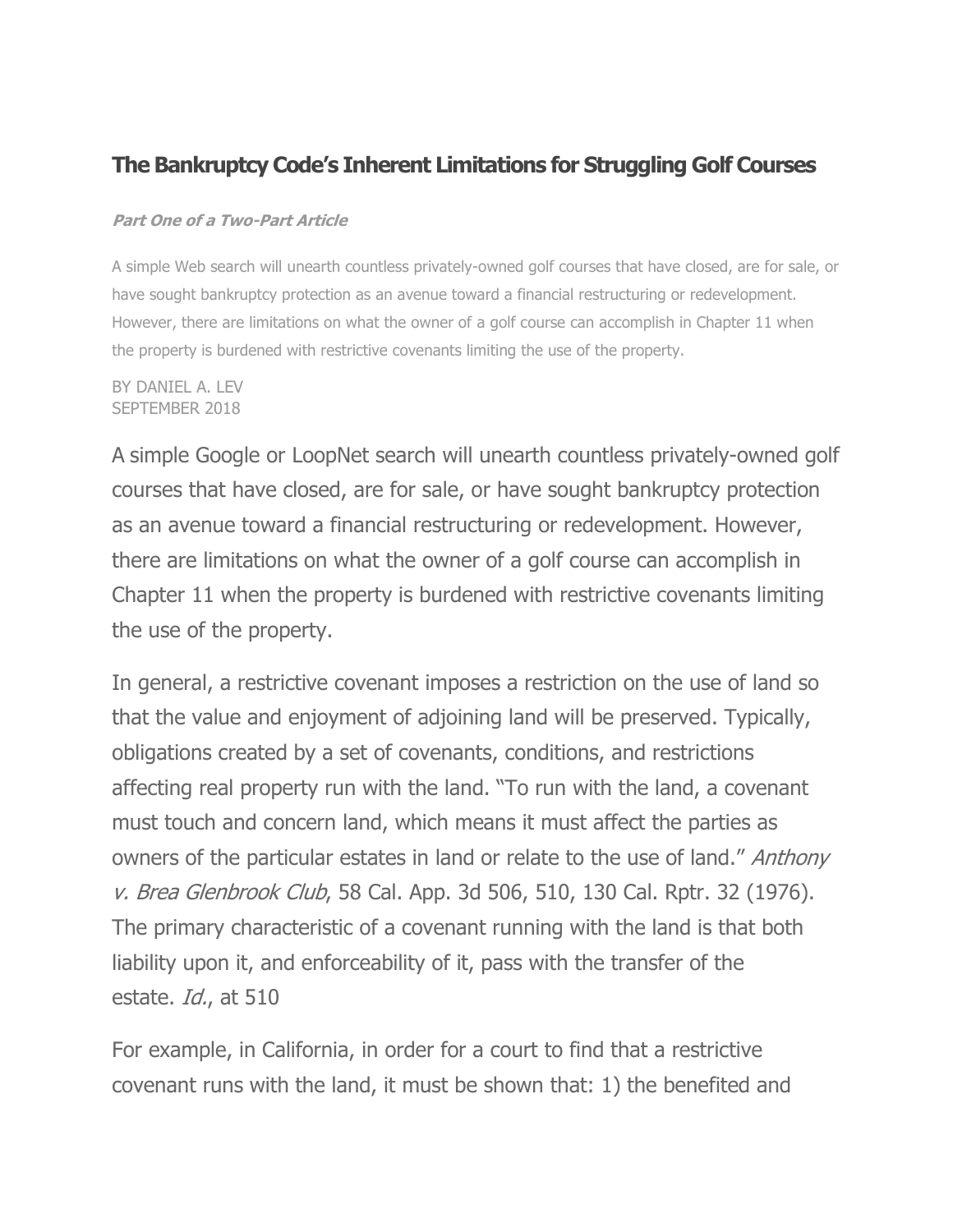burdened lands are particularly described in the instrument creating the covenant, either a deed between the grantor and grantee or an agreement between landowners; 2) the covenantor's successors must be expressly bound for the benefit of the covenantee's land; 3) the covenant must concern the use, repair, maintenance, or improvement of the property or the payment of taxes and assessments; and 4) the agreement is recorded. Oceanside Cmty. Ass'n v. Oceanside Land Co., 147 Cal. App. 3d 166, 174, fn. 4, 195 Cal. Rptr. 14 (1983), disapproved on other grounds, Citizens for Covenant Compliance v. Anderson, 12 Cal. 4th 345, 906 P.2d 1314 (1995). However, even when a covenant does not run with the land because one of the necessary requirements is lacking, a court may nonetheless enforce the covenant as an equitable servitude. B.C.E. Development, Inc. v. Smith, 215 Cal. App. 3d 1142, 1146, 264 Cal. Rptr. 55 (1989).

## **Limitations Under the Code**

Therefore, if, a debtor's property is impressed with a restrictive covenant limiting its use to a golf course and associated amenities, the question turns to whether a debtor's reorganization efforts will be impeded by the limitations imposed by sections 365(a) and 363(f) of the Bankruptcy Code, or if there are circumstances under which a debtor can sever the restrictive covenant from the affected property.

A debtor's first effort might be to seek the rejection of the restrictive covenant as an executory contract under section 365(a). However, courts are virtually unanimous in rejecting this approach to shred a covenant from golf course property. Although the interpretation of a restrictive covenant may be governed by state law contract principles, whether a contract is executory within the meaning of the Bankruptcy Code is a question of federal law. Benevides v. Alexander (In re Alexander), 670 F.2d 885, 888 (9th Cir.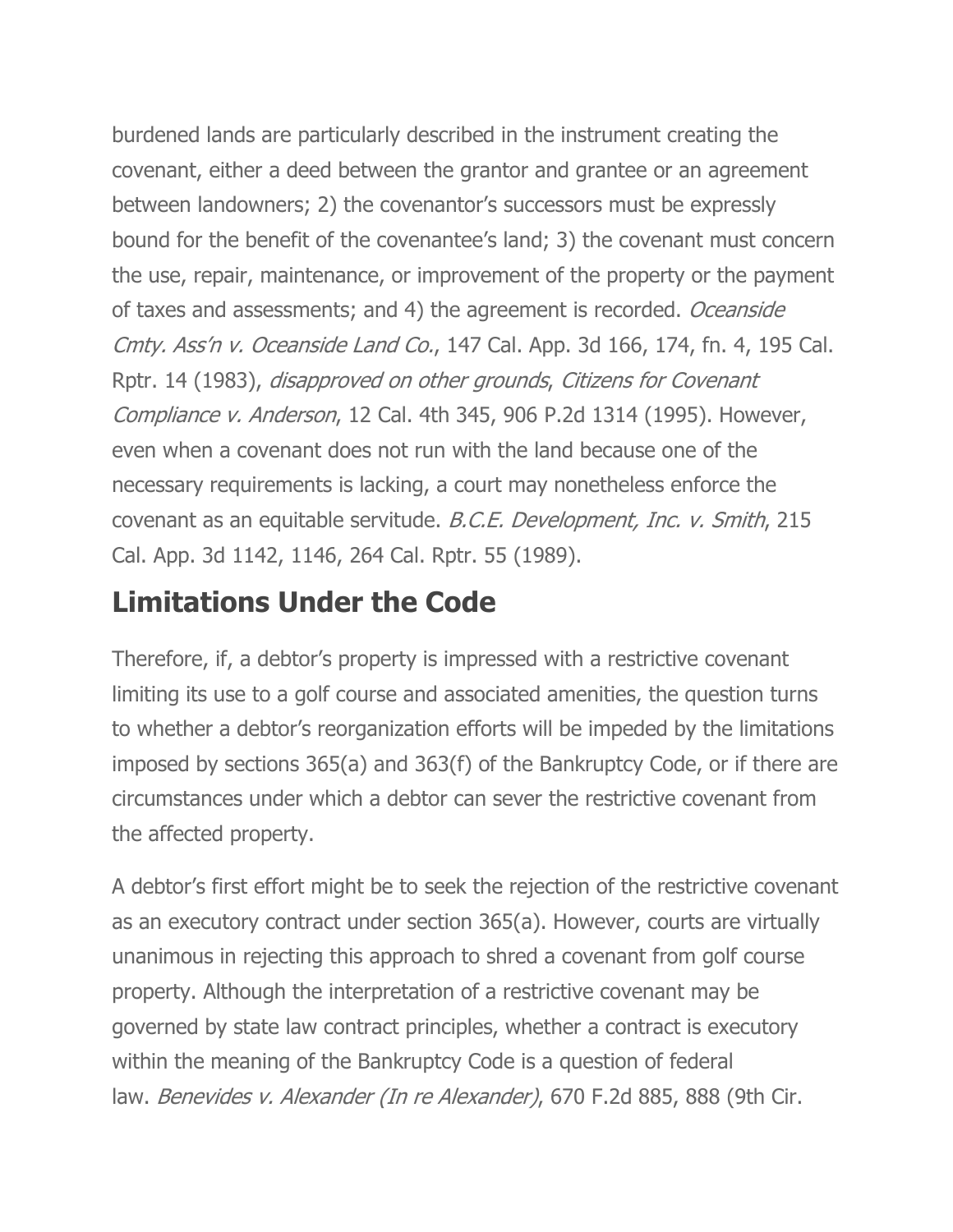1982). And although the Bankruptcy Code does not define "executory contract," courts have generally adopted the so-called "Countryman" definition, which provides that a contract is executory if performance is due to some extent on both sides such that the failure of either party to complete performance would constitute a material breach and thus excuse the performance of the other. See, Vern Countryman, Executory Contracts in Bankruptcy, 57 Minn. L. Rev. 439, 450 (1973); NLRB v. Bildisco & Bildisco, 465 U.S. 513, 522, fn. 6 (1984). Despite the fact that restrictive covenants may have certain hallmarks of a contract, numerous courts have rejected arguments that such covenants are executory contracts subject to rejection under section 365(a).

#### **Executory Contract vs. Restrictive Covenent**

The leading decision illuminating the distinctions between an executory contract and a restrictive covenant is the Seventh Circuit's opinion in *Gouveia* v. Tazbir, 37 F.3d 295 (7th Cir. 1994), where a debtor attempted to avoid a covenant which limited the use of the property to single-family residences with only a single story in height and a private garage for no more than two cars. Although the debtor obtained permission from the city zoning commission to build a commercial music store on her property, the debtor's neighbors filed suit seeking enforcement of the covenant. On appeal, the Indiana court of appeals found that the covenant was enforceable and remanded the case to the trial court with instructions for the debtor to be permanently enjoined from building the music store. Unable to operate the business and meet her financial obligations, the debtor filed Chapter 11.

After the case was converted to Chapter 7, the trustee sought to reject the covenant pursuant to section 365. The bankruptcy court denied the motion, finding that the restrictive covenant was not an executory contract. Id., at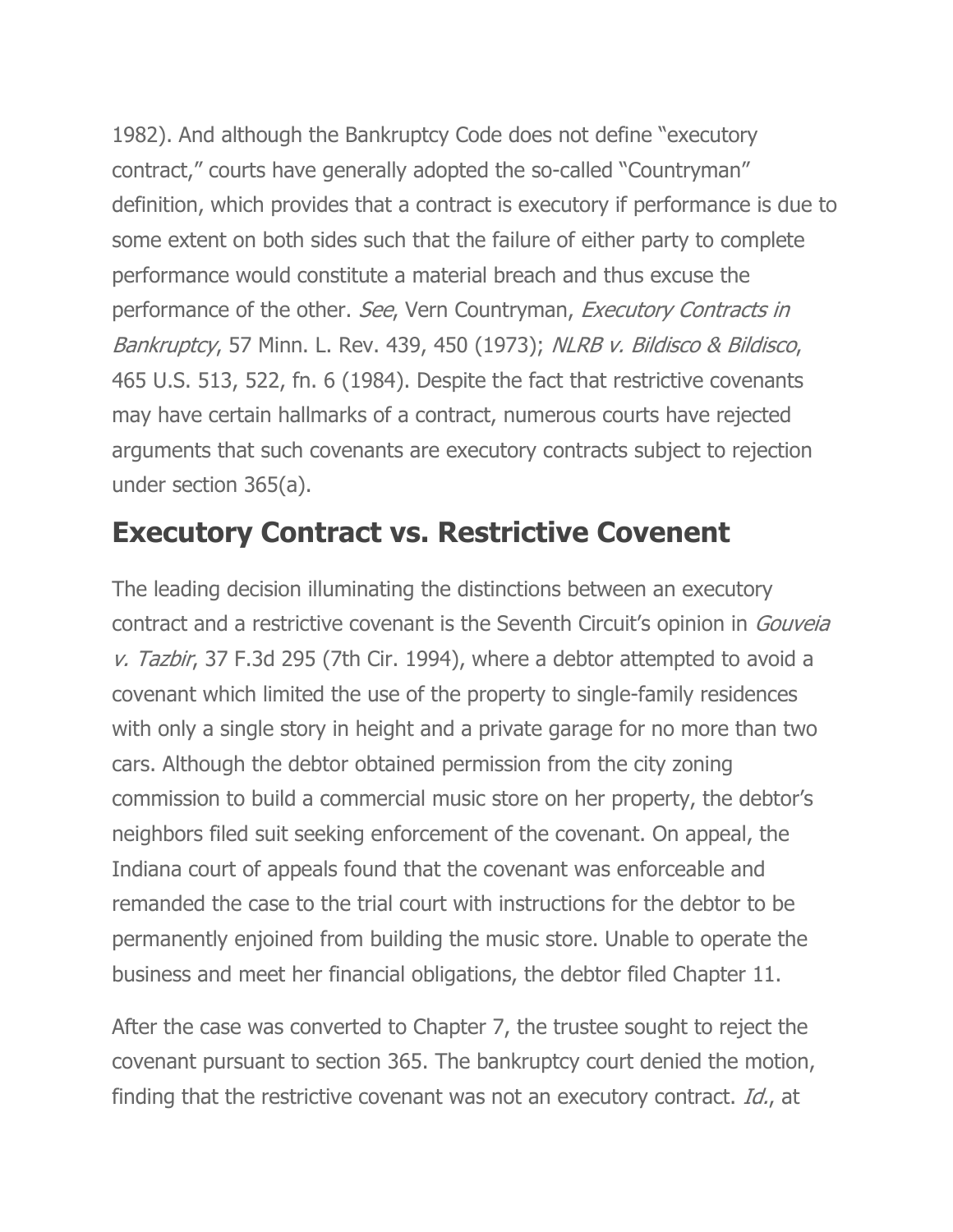297. The Seventh Circuit reasoned that, although restrictive covenants contain the characteristics of both a contract and an interest in land, the primary nature of such covenants is preservation of a land interest, not future duties in contract.

As the court noted, although there will almost always be some incidental continuing obligations under a restrictive covenant, those duties were not the kind of obligations Congress intended to impact in enacting section 365. Thus, the court decided that restrictive covenants on real estate are not executory contracts subject to termination or assumption under section 365. Id., at 298- 299. See also, Hayes v. Water Ski Mania Estates Homeowners Ass'n (In re Hayes), 2007 Bankr. LEXIS 3397 (Bankr. D. Mont. 2007), aff'd in part and rev'd in part, Water Ski Mania Estates Homeowners Ass'n v. Hayes (In re Hayes), 2008 Bankr. LEXIS 4668 (B.A.P. 9th Cir. 2008) (restrictive covenants could not be extinguished by deeming them executory contracts which could be rejected); In re 523 E. Fifth St. Housing Pres. Dev. Fund Corp., 79 B.R. 568 (Bankr. S.D.N.Y. 1987) (restrictive covenant in deed requiring real property to be used for low income housing was intended to run with the land and could not be rejected as executory contract under section 365); In re Case, 91 B.R. 102 (Bankr. D. Colo. 1988) (condominium declarations were covenants running with the land which could not be rejected as an executory contract).

# **Right of First Refusal**

Despite the foregoing, a few courts have permitted the rejection of restrictive covenants. However, those cases are generally limited to instances where the recorded covenant was in the nature of a right of first refusal. See, Steffan v. McMillan (In re Coordinated Financial Planning Corp.), 65 B.R. 711 (B.A.P. 9th Cir. 1986). Although not explicitly overruled, the Ninth Circuit, in *Unsecured*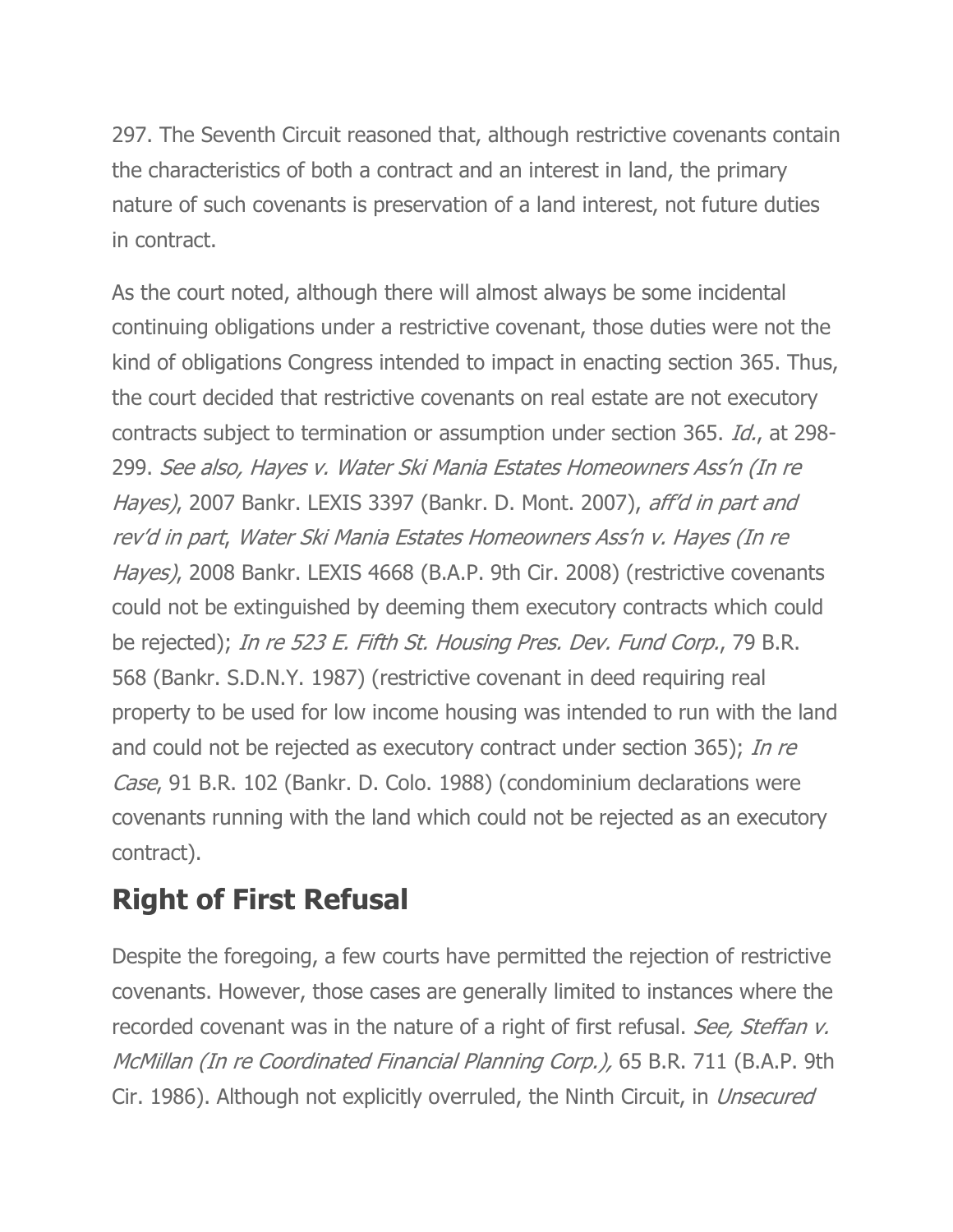Creditors' Committee of Robert L. Helms Construction & Development Co. v Southmark Corporation (In re Robert L. Helms Construction & Development Co., Inc.), 139 F.3d 702 (9th Cir 1998), questioned Coordinated Financial and, as a result, has curtailed its usefulness to debtors. In *Helms*, the Ninth Circuit held that an option agreement, at least one that is not in the process of being exercised at the time the bankruptcy is filed, is not an executory contract. The court's holding overturned the Ninth Circuit's earlier decision in Gill v Easebe Enterprises (In re Easebe Enterprises), 900 F.2d 1417, 1419 (9th Cir 1990) holding that an option agreement was per se an executory contract.

In overturning *Easebe*, the Ninth Circuit adhered to the Countryman test and concluded that if an option was not in the process of being exercised at the time of the bankruptcy, it was not an executory contract. See, In re Bergt, 241 B.R. 17 (Bankr. D. Alaska 1999) (right of first refusal was similar to an option to sell real property, however, since there was no sale pending when bankruptcy case was filed, the right of first refusal was not executory as of the petition date and, therefore, could not be rejected under section 365). Cf., In re Hardie, 100 B.R. 284 (Bankr. E.D.N.C. 1989) (an unexercised purchase option constitutes an executory contract subject to rejection under section 365(a)); *In re Fleishman*, 138 B.R. 641 (Bankr. D. Mass. 1992) (right of first refusal, even if contained in an instrument of record, was not a covenant that ran with the land under Massachusetts law, but was a personal contract right between the parties subject to rejection); In re A.J. Lane & Co., 107 B.R. 435 (Bankr. D. Mass. 1989) (purchase option was a unilateral contract until the option was exercised, and upon exercise it became a bilateral contract, as such, the court found that it was the contingency of exercise which mad the option executory); In re Nevel Props. Corp., 2012 Bankr. LEXIS 551 (Bankr. N.D. Iowa 2012) (a temporary easement was not a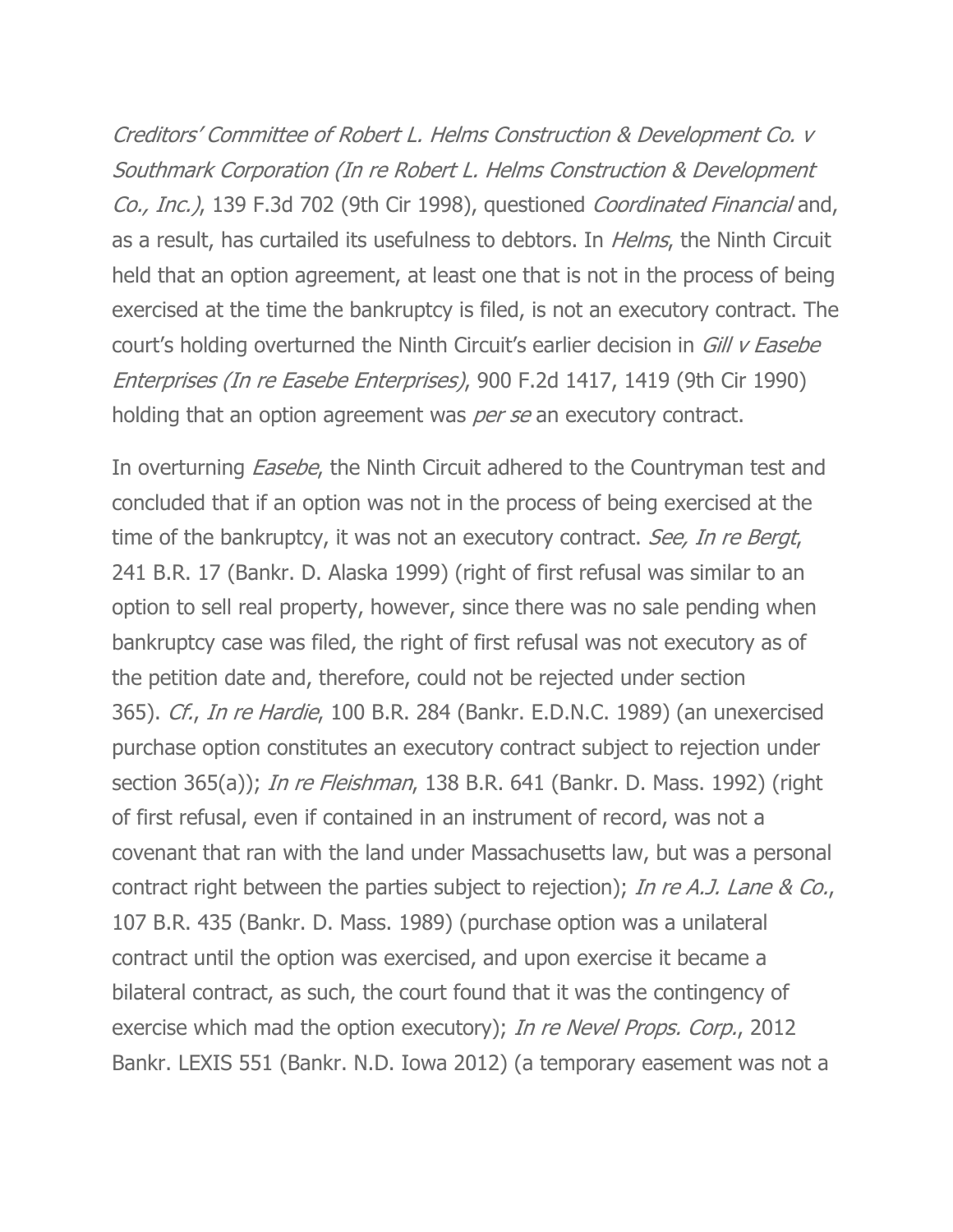covenant running with the land, but was similar in style to a lease and subject to rejection).

As these cases illustrate, the power of a debtor to reject a restrictive covenant under section 365 is limited and the obstacles are difficult to surmount, particularly once the covenant is found to have the hallmarks of a covenant under applicable state law. Even where the covenant is in the nature of an option or a right of first refusal (where there may be reciprocal duties owed), the burdens imposed on a debtor to satisfy the Countryman definition are daunting.

## **Selling Free and Clear**

Presuming that restrictive covenants cannot be rejected under section 365(a), the next possible path for a debtor is to seek to use section 363(f) to sell the real property free and clear of the covenant. This may be viewed as a more acceptable option, particularly in light of the language of section 363(f)(1) permitting a free and clear sale "if applicable nonbankruptcy law permits sale of such property free and clear of such interest."

The majority of courts, however, have refused to allow a debtor (or trustee) to use the free and clear provisions of section 363(f) to strip covenants and other rights that run with the land, unless a party can demonstrate a specific state or federal law that provides for the covenants to be found invalid or otherwise "disconnected" from the property. See, Mancuso v. Meadowbrook Mall Co. Ltd. Partnership, 2007 U.S. Dist. LEXIS 23308, at 29-30 (Bankr. N.D. W.Va. March 28, 2007) (holding that certain "use covenants" governing what type of restaurant and signage could be utilized on certain parcels of land were restrictions that ran with land, and debtor could not sell property free and clear of those covenants under section 363(f), even though purchaser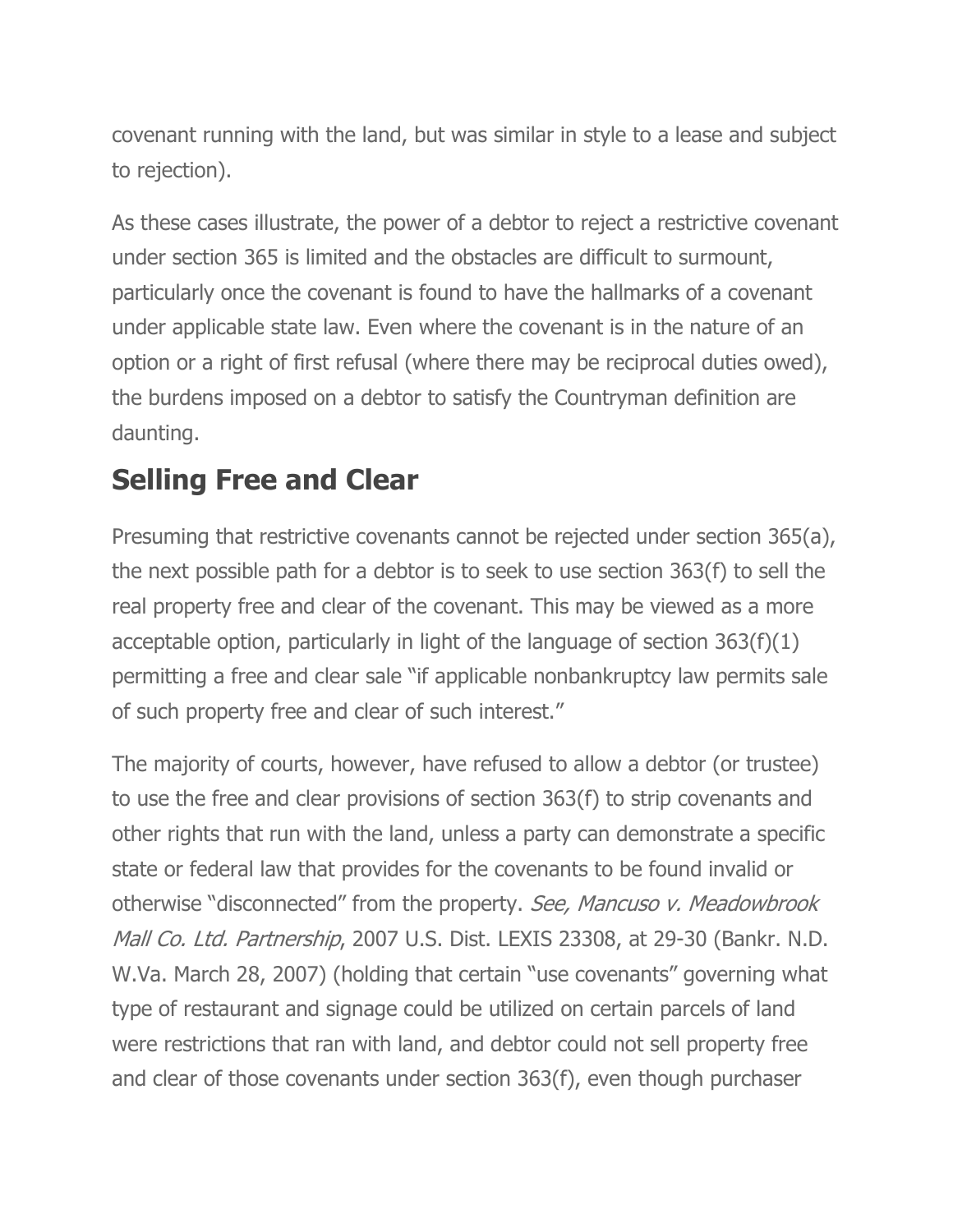attempted to show that covenants could be avoided under the law of eminent domain); Fifth St. Housing, supra, (deed restriction requiring that property be used for low-income housing was a covenant that ran with land, and property could not be sold free and clear of such restriction through section 363(f)); In re Inwood Heights Hous. Dev. Fund Corp., 2011 Bankr. LEXIS 3251 (Bankr. S.D.N.Y. Aug. 25, 2011) (holding that debtor could not use section 363(f) to obviate compliance with any sale restrictions contained in deed, including restriction that property could not be sold for certain number of years without city's consent); In re Dundee Equity Corp., 1992 Bankr. LEXIS 436 (Bankr. S.D.N.Y. 1992) (section 363(f) did not allow sale of apartment building free and clear of tenants' rights under housing settlement agreement because such stipulations were property interests which ran with the land and were enforceable against subsequent purchasers); Newco Energy v. Energytec, Inc. (*In re Energytec, Inc.*), 739 F.3d 215 (5th Cir. 2013) (debtor could not utilize section 363(f) to sell natural gas pipeline system free and clear of third party's right to transportation fees tied to the operation of pipeline system and requirement that sale or assignment of pipeline could only take place with consent of the third party since third party's rights were covenants that ran with the land under Texas law); In re Pintlar Corp., 187 B.R. 680 (Bankr. D. Idaho 1995) (court preserved ASARCO's right to deposit mining tailings into rivers and waters of Coeur d'Alene River Valley absent showing by the EPA that law existed that specifically severed such rights from the property); Mid-City Bank v. Skyline Woods Homeowners Ass'n (In re Skyline Woods Country Club), 636 F.3d 467 (8th Cir. 2011) (easement rights and other similar covenants were so inviolable that court recognized and supported state court decision finding that a bankruptcy sale pursuant to section 363(f) could not have severed an implied covenant between the owner of property and neighboring residents that property be maintained as a golf